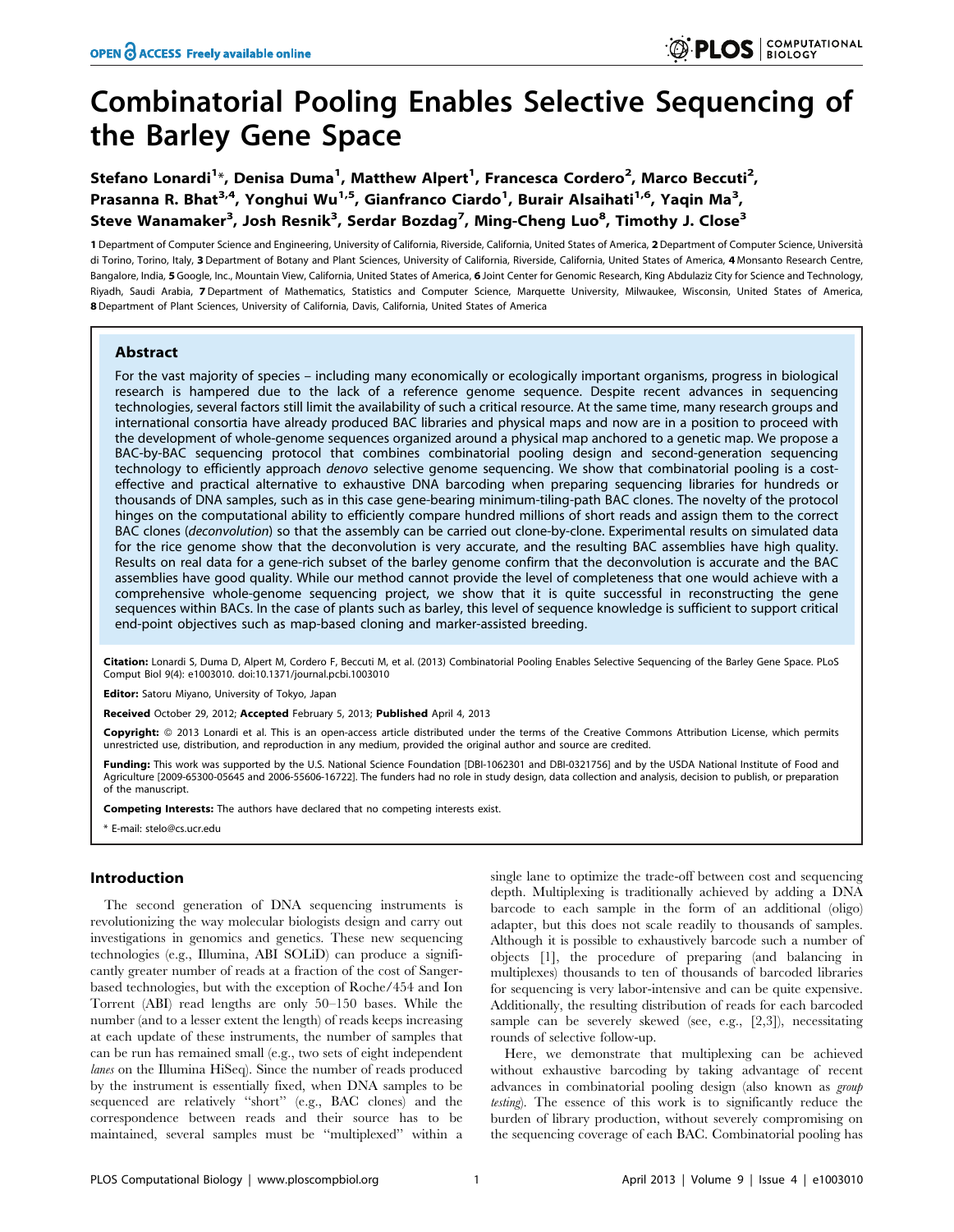## Author Summary

The problem of obtaining the full genomic sequence of an organism has been solved either via a global brute-force approach (called whole-genome shotgun) or by a divideand-conquer strategy (called clone-by-clone). Both approaches have advantages and disadvantages in terms of cost, manual labor, and the ability to deal with sequencing errors and highly repetitive regions of the genome. With the advent of second-generation sequencing instruments, the whole-genome shotgun approach has been the preferred choice. The clone-by-clone strategy is, however, still very relevant for large complex genomes. In fact, several research groups and international consortia have produced clone libraries and physical maps for many economically or ecologically important organisms and now are in a position to proceed with sequencing. In this manuscript, we demonstrate the feasibility of this approach on the gene-space of a large, very repetitive plant genome. The novelty of our approach is that, in order to take advantage of the throughput of the current generation of sequencing instruments, we pool hundreds of clones using a special type of ''smart'' pooling design that allows one to establish with high accuracy the source clone from the sequenced reads in a pool. Extensive simulations and experimental results support our claims.

been used previously in the context of genome analysis, but here we attempt to use it for de novo genome sequencing. Earlier works use a simple grid design that can be very vulnerable to noise and behaves poorly when several objects are positive; a simple grid design is also far from optimal in terms of the number of pools it produces [4–7]. Recent works use more sophisticated pooling designs in combination with second-generation sequencing technology [8–12]. The application domain of ''DNA Sudoku'' is the detection of microRNA targets in *Arabidopsis* and human genes [9], whereas [8,10] are focused on targeted resequencing (i.e., when a reference genome is available). Pooling designs have also been used to recover novel or known rare alleles in groups of individuals [11,12].

In our approach to *de novo* sequencing, subsets of non-redundant but overlapping genome-tiling BACs are chosen to form intersecting pools. Each pool is then sequenced individually on a fraction of a flowcell via standard multiplexing. Due to the short length of a BAC (typically  $\approx$ 130 kb), cost-effective sequencing requires each sequenced sample to contain thousands of BACs. Assembling short reads originating from a mix of hundreds to thousands of BACs is likely to produce low-quality assemblies, as the assembler is unable to partition the reads according to individual BACs. Moreover, resulting contigs would not be assigned to a specific BAC. If instead reads could be assigned (or deconvoluted) to individual BACs, then the assembly could proceed clone-by-clone. We demonstrate that this objective can be achieved by choosing a pooling strategy in which each BAC is present in a carefully designed set of pools such that the identity of each BAC is encoded within the pooling pattern (rather than by its association with a particular barcode). We report experimental results on simulated data on the genome of Oryza sativa (rice) and real sequencing data on the genome of Hordeum vulgare L. (barley).

## Materials and Methods

The steps in our combinatorial clone-by-clone sequencing method are illustrated in Figure 1 and described next in detail.

A. Obtain a BAC library for the target organism

B. Select gene-enriched BACs from the library (optional)

C. Fingerprint BACs and build a physical map

D. Select a minimum tiling path (MTP) from the physical map [13,14]

E. Pool the MTP BACs according to the shifted transversal design [15]

F. Sequence the DNA in each pool, trim/clean sequenced reads G. Assign reads to BACs (deconvolution)

H. Assemble reads BAC-by-BAC using a short-read assembler

## Pooling minimum-tiling-path BACs (steps A–E)

While our method can in general be applied to any set of clones that cover a genome or a portion thereof, the protocol we describe here for selective genome sequencing uses a physical map of (genebearing) bacterial artificial chromosomes (BACs) to identify a set of minimally redundant clones. A physical map is a partial ordering of a set of genomic clones (usually BACs) encompassing one or more chromosomes. A physical map can be represented by a set of unordered contigs, where each contig is a set of overlapping clones. A physical map is usually obtained by digesting BAC clones via restriction enzymes into DNA fragments and then measuring the length of the resulting fragments (restriction fingerprints) on an agarose gel. The smallest set of clones that spans the region represented by the physical map is called minimum tiling path (MTP). The construction of a physical library and the selection of a MTP from a physical map are well-known procedures, and many organisms now have these resources available. More details can be found in, e.g. [14,16–19], and references therein.

Once the set of clones to be sequenced has been identified, they must be pooled according to a scheme that allows the deconvolution of the sequenced reads back to their corresponding BACs. In Combinatorics, the design of a pooling method reduces to the problem of constructing a *disjunctive* matrix [20]. Each row of the disjunctive matrix corresponds to a BAC to be pooled and each column corresponds to a pool. Consider a subset  $w$  of the rows (BAC clones) in the disjunctive matrix, and let  $u(w)$  be the set of pools that contain at least one BAC in w. A design (or a matrix) is said to be *d*-decodable if  $u(w_1) \neq u(w_2)$  when  $w_1 \neq w_2$ ,  $|w_1| \leq d$ , and  $|w_2| \leq d$ . The construction of d-decodable pooling designs has been extensively studied [20]. The popular 2D grid design is simple to implement but cannot be used for the purposes of this work because it is only one-decodable.

Recently, a new family of ''smart'' pooling methods has generated considerable attention [8–10,15,21,22]. Among these, we selected the *shifted transversal* design [15] due to its ability to handle multiple positives and its robustness to noise. The parameters of a shifted transversal design pooling are defined by three integers  $(P, L, \Gamma)$ , where P is a prime number, L defines the number of layers, and  $\Gamma$  is a small integer. A *layer* is one of the classes in the partition of BACs and consists of exactly P pools: the larger the number of layers, the higher is the decodability. By construction the total number of pools is  $P \times L$ . If we set  $\Gamma$  to be the smallest integer such that  $P^{\Gamma+1}{\,\geq\,} N$  where  $N$  is the number of BACs that need to be pooled, then the decodability of the design is  $\lfloor (L-1)/\Gamma \rfloor$ . In [15], the shifted transversal design is defined by parameters  $(n,q,k)$  where *n* is the number of samples to be pooled, q is the prime corresponding to the number of pools in each layer, and  $k$  is the number of layers. In this paper, we use  $P$  instead of  $q$ , and  $L$  instead of  $k$ .

An important property of this pooling design is that any two BACs share at most only  $\Gamma$  pools. By choosing a small value for  $\Gamma$ one can make pooling extremely robust to deconvolution errors. In our experiments, we use  $\Gamma$  = 2, so that at least ten errors are needed to mistakenly assign a read to the wrong BAC. In contrast,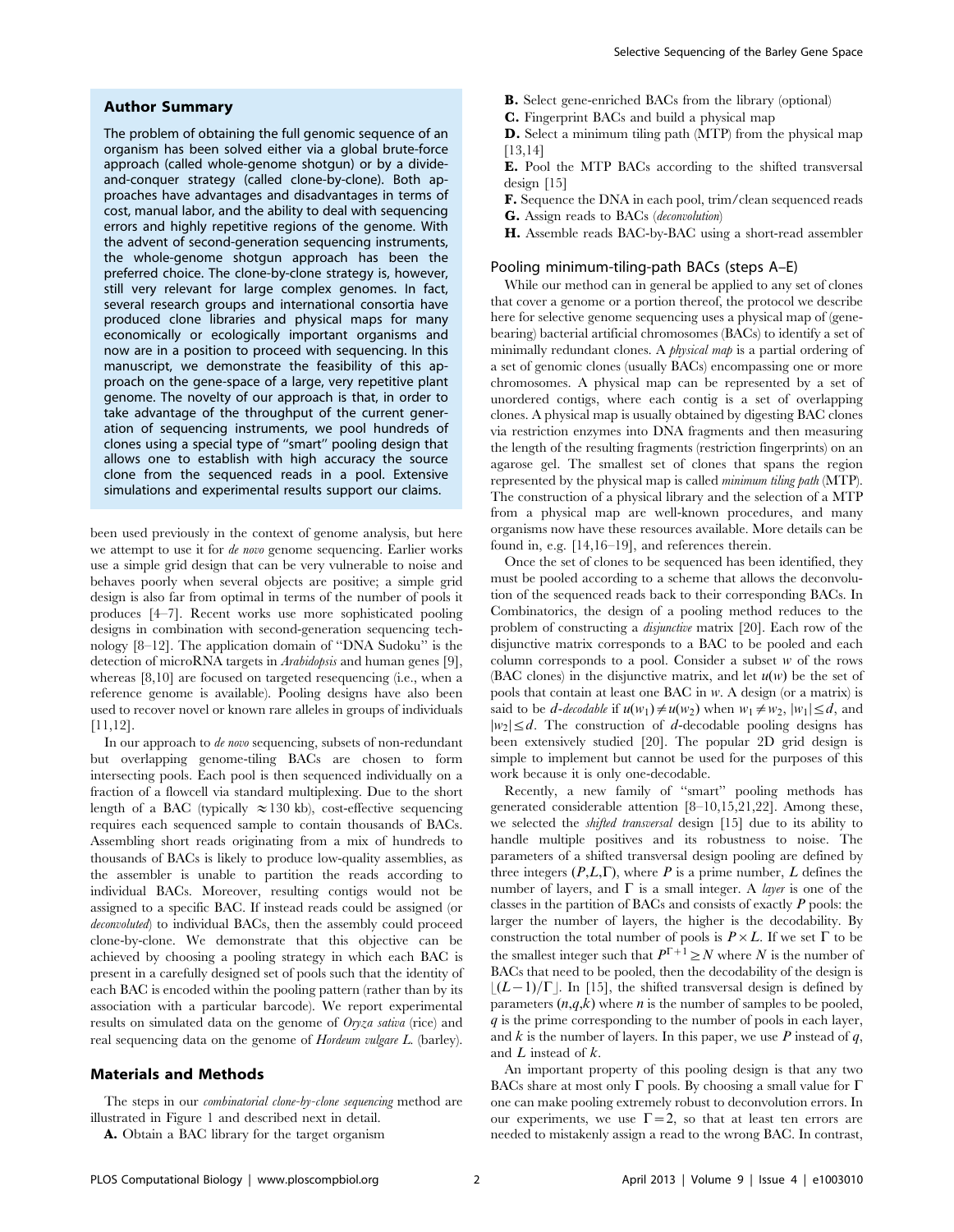



Figure 1. Proposed sequencing protocol. (A) obtain a BAC library for the target organism; (B) select gene-enriched BACs from the library (optional); (C) fingerprint BACs and build a physical map; (D) select a minimum tiling path (MTP) from the physical map; (E) pool the MTP BACs according to the shifted transversal design; (F) sequence the DNA in each pool, trim/clean sequenced reads; (G) assign reads to BACs (deconvolution); (H) assemble reads BAC-by-BAC using a short-read assembler. doi:10.1371/journal.pcbi.1003010.g001

two errors are sufficient to draw an erroneous conclusion with the 2D grid-design.

Barley BAC pools were obtained as follows. Escherichia coli strain DH10B BAC cultures were grown individually in 96-well plates covered by a porous membrane for 36 hr in 2YT medium with 0.05% glucose and 30  $\mu$ g/ml chloramphenicol at 37°C in a shaking incubator. Following combinatorial pooling of 50  $\mu$ l aliquots from each of 2197 BAC cultures, each of 91 collected

pools (169 BACs,  $\approx 8.3$  ml each) was centrifuged to create cell pellets. The pellets were frozen and then used for extraction of BAC DNA using Qiagen plasmid DNA isolation reagents. Each BAC pool DNA sample was then dissolved in 225 µl of TE buffer at an estimated final concentration of  $20 \text{ ng}/\text{µl}$ . For gene-BAC assignment using the Golden Gate assays, a total of 10 µl ( $\approx$  200 ng) of this DNA was then digested for 1 hour at 37<sup>°</sup>C by using 2 units of *Not*I enzyme with 100 μg/ml BSA in a volume of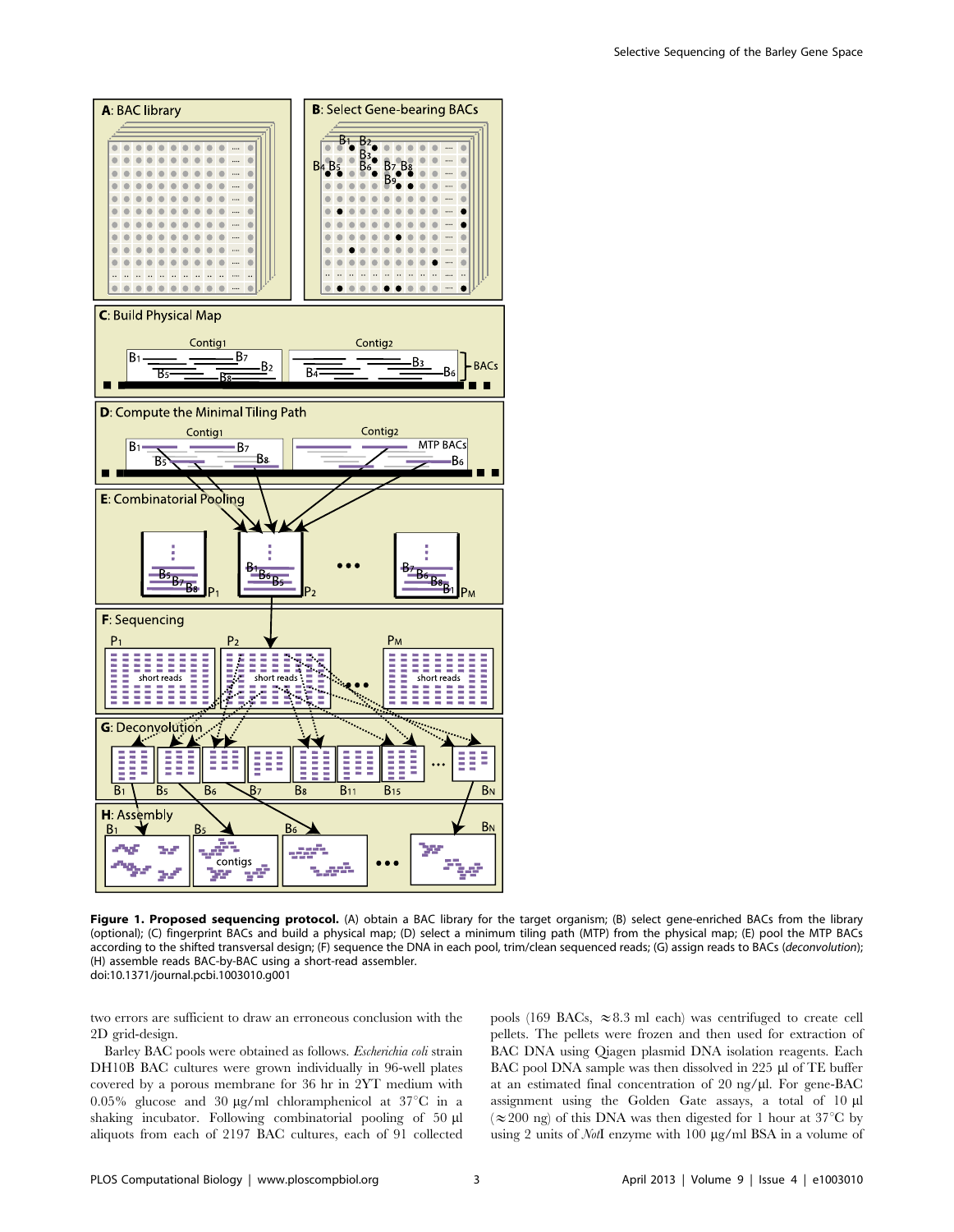100 µl. The *Not*I enzyme was then heat inactivated at  $65^{\circ}$ C for 20 min.

DNA for three sets of BACs (HV4,HV5, HV6) were prepared using a procedure that yields on average about 60% BAC DNA and 40% E. coli DNA. DNA for set HV3 was prepared using a procedure that was expected to yield about 90% BAC DNA and 10% E. coli DNA. Although these DNA samples performed well for SNP locus detection in the GoldenGate assay, we were unaware of the extent of  $E$ , coli in the samples until we began BAC pool sequencing, after all BAC pool DNAs had been prepared. The HV3 set reported here replaced an earlier set containing more E. coli DNA. Attempts were made to remove E. coli DNA from the BAC DNA samples through selective digestion by using exonucleases, and to reduce highly repetitive DNA using a denaturation/renaturation and double strand nuclease method. These procedures provided little or no reduction of the proportion of E. coli DNA in the samples. A cost-benefit analysis determined that the cost of replacing all of the BAC pools by applying an alternative BAC DNA purification procedure yielding an average of 90–92% BAC DNA and 8–10% E. coli DNA would be no more advantageous than simply repeating the sequencing of samples for which more DNA sequence information was needed to support the sequence-to-BAC deconvolution.

A video showing 76 seconds of the pooling process is available as Video S1.

#### Sequencing and processing of paired-end reads (step F)

Sequencing of the barley BAC pools was carried out on an Illumina HiSeq 2000 at UC Riverside. Paired-end reads from each pool were quality-trimmed using a sliding window and a minimum Phred quality of 23. Next, Illumina PCR adapters were removed with Far (Flexible Adapter Remover, http://sourceforge. net), and the remaining sequence discarded either if shorter than 36 bases or if containing any 'N'. Finally, reads were cleaned of E. coli (DH10B) and vector contamination (pBeloBAC11) using BWA [23] and custom scripts.

According to our simulations, the sequencing depth of each BAC after deconvolution is required to be at least 50x to obtain good BAC assemblies. The parameters of the pooling design should be chosen so that the coverage pre-deconvolution is at least 150x–200x to compensate for non-uniformity in the molar concentrations of individual BACs within each pool, and for losses due to sequencing errors.

#### Deconvoluting reads to BACs (step G)

To understand how deconvolution is achieved, let us make the simplifying assumption that clones in the MTP do not overlap. i.e., that the MTP BACs form a non-redundant tiling for the genome under study, or a fraction thereof. Let us pool the MTP BACs according to a shifted transversal design with  $L$  layers and obtain a set of reads from them. Now, consider a read  $r$  occurring only once in the portion of the genome covered by the BACs. If there are no sequencing errors and sequencing depth is sufficient, r will appear in the sequenced output of exactly  $L$  pools (see Figure 2, case 1). To determine the BAC to which read  $r$  should be assigned, a search is made for the BAC signature that matches the list of positive pools for r.

For the most realistic scenario where at most d MTP clones overlap, the pooling must be at least d-decodable for the deconvolution to work. We expect each non-repetitive read to belong to at most two BACs if the MTP has been computed perfectly, or rarely three BACs when considering imperfections, so we set  $d=3$ . When a read belongs to the overlap between two clones (again assuming no sequencing errors), it will appear in the sequenced output for  $2L, 2L-1, \ldots, 2L-\Gamma$  pools (see Figure 2, case 2). The case for three overlapping clones (see Figure 2, case 3) is analogous.

Recall that in step  $E$  each BAC is assigned to  $L$  pools, thus the signature of a BAC is a set of L numbers in the range  $[1, PL]$ , where the first number belongs to the range  $[1, P]$ , the second belongs to  $[P+1,2P],...,$  and the last one belongs to  $[P(L-1)+1,PL].$  In our pooling design two BAC signatures cannot share more than  $\Gamma$ numbers (see Theorem I in [15]). One can think of BAC signatures as L-dimensional vectors which are rather ''far'' from each other.

Our deconvolution method proceeds as follows. First, recall the notion of  $k$ -mer of a string (read) x as a contiguous substring of x of length k. If we denote by |x| the length of string x, observe that x has  $|x| - k + 1$  k-mers, not necessarily distinct. Let us call  $R_i$  the set of reads obtained by sequencing pool *i*, for all  $i \in [1, M]$ , where  $M = P \times L$  (P=13 and L=7 in our pooling design). For each set  $R_i$ , we first compute the number of occurrences *count<sub>i</sub>* of each of its distinct k-mers. Specifically, for each k-mer  $w \in R_i$  (i.e., for each w appearing in a read  $x \in R_i$ ,  $count_i(w) = c$  if w or its reverse complement occurs exactly  $c$  times in  $R_i$ . These counts are stored in a hash table such that, given a  $k$ -mer  $w$ , we can efficiently retrieve a count vector of  $M=PL$  numbers, namely  $[count_1(w),$ *count*<sub>2</sub>(*w*), ...,*count<sub>M</sub>*(*w*)]. Once the table is built, we process each read as follows. Given a read  $r$  in pool  $R_i$ , we fetch the count vectors for each of its k-mers  $w_1, w_2, \ldots, w_{|r|=k+1}$ . Given a k-mer  $w_j$ , where  $j \in [1, |r| - k + 1]$ , let  $p_j$  be the number of positive (nonzero) entries in its count vector  $\text{count}_1(w_i), \text{count}_2(w_i), \ldots,$ *count*<sub>M</sub>(*w<sub>j</sub>*)], i.e., the number of pools where  $w_j$  occurs at least once. Several scenarios are possible:

- 1. If  $p_j \in [1, L-2]$ , then k-mer  $w_j$  is discarded (it is likely to contain a sequencing error).
- 2. If  $p_i = L 1$  and if the set of  $L 1$  positive entries is a subset of one BAC signature, then  $w_i$  is assigned to the corresponding BAC.
- 3. If  $p_i = L$  and if a perfect match between the set of L positive entries and a BAC signatures is found, then  $w_i$  is assigned to the corresponding BAC.
- 4. If  $p_j \in [L+1, 2L-\Gamma-1]$ , then the smallest  $p_j L$  counts (other than the i-th one) are dropped from the count vector, and the new count vector with  $L$  non-zero counts is handled by step 3.



Figure 2. An illustration of the three cases we are dealing with during the deconvolution process (clones belong to a MTP). doi:10.1371/journal.pcbi.1003010.g002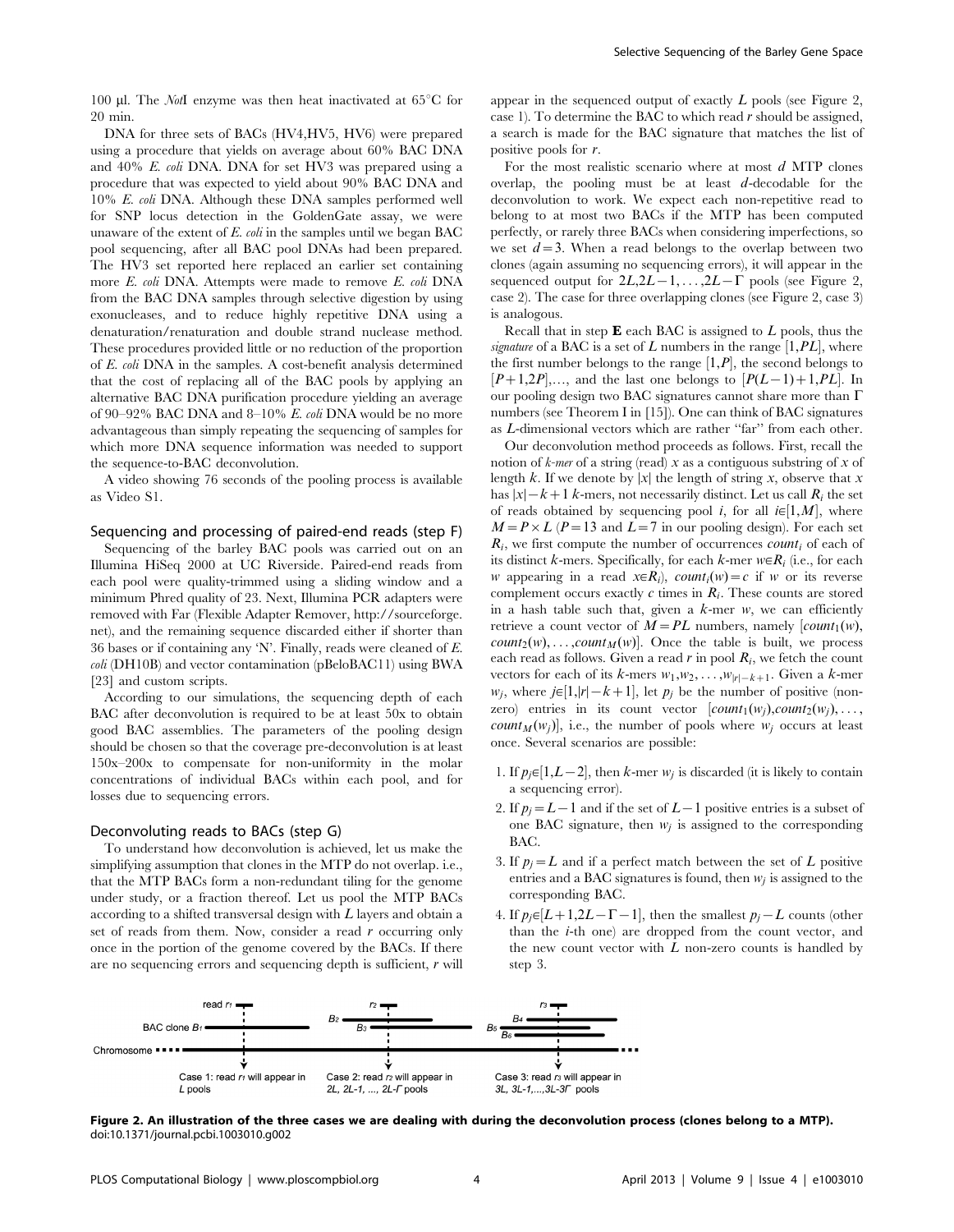- 5. If  $p_j \in [2L \Gamma, 2L]$  and if a perfect match between the set of positive entries and the union of two BAC signatures is found, then  $k$ -mer  $w_i$  is assigned to the corresponding two BACs.
- 6. If  $p_j \in [2L+1, 3L-2\Gamma-1]$ , then the smallest  $p_j 2L$  counts (other than the  $i$ -th one) are dropped from the count vector, and the new count vector with 2L non-zero counts is handled by step 5.
- 7. If  $p_j \in [3L-2\Gamma,3L]$ , and if a perfect match between the set of positive entries and the union of three BAC signatures is found, then  $k$ -mer  $w_i$  is assigned to the corresponding three BACs.
- 8. If  $p_i > 3L$ , then k-mer  $w_i$  is discarded (it is highly repetitive).

At the end of this process, we consider the subset of  $k$ -mers that have been assigned to one, two or three BACs and compute the union of their signatures, which becomes the *signature* of read  $r$ . If a perfect match between the read signature and BAC signatures (either one, or the union of two or three) is found, then the read is assigned to the corresponding BAC(s). Reads for which no such match is found are declared non-deconvolutable and saved in a separate file.

This algorithm is implemented in the tool HashFilter, which has been extensively tested under Linux and MacOS. Source code and manual can be downloaded from http://www.cs.ucr.edu/stelo/ hashfilter/, under the GNU General Public License.

#### Clone-by-clone assembly (step H)

Once the reads have been assigned to individual BACs, sets of single and paired-end reads are assembled clone-by-clone using VELVET [24]. Velvet requires an expected coverage, which can be computed using the amount of sequenced bases assigned to each BAC and the estimated BAC size. For barley, BAC sizes were estimated from the number of bands in the restriction fingerprinting data. First, we computed the average number of bands in the 72,055 BACs fingerprinted using high-information-content fingerprinting [16,17] (see also http://phymap.ucdavis.edu/barley/). Assuming that the average BAC length in this set was 106 kb, we computed the multiplier to apply to the number of bands to obtain the estimated BAC length, which turned out to be 1175 bases. We used that constant to obtain estimated sizes for all BACs in HV3, HV4, HV5 and HV6 (see Dataset S4). Note that the average size is over 125 kb, much larger than the library average size of 106 kb; this indicates that the MTP selection favors larger BACs.

We also tested SOAPDENOVO [25] and ABYSS [26] on simulated data, but there were no obvious performance benefits compared to Velvet in terms of assembly quality (data not shown). We evaluated the assembly for several choices of the l-mer (hash) size, but have reported only the assembly that maximized the N50 (N50 indicates the minimum length of all contig/scaffolds that together account for at least 50% of the genome). We recorded the number of contigs, their N50/median/max/sum statistics, and the number of reads used in the assembly.

For rice assemblies, we Blast-ed the BAC contigs to the rice genome. We computed the fraction of the original (source) BAC covered by at least one contig, and the number of gaps and overlaps in the assembly. The parameters used for Blast are reported in the legend of Dataset S4.

For barley BAC assemblies, we carried out a validation based on the known BAC-unigene associations from the Illumina GoldenGate assay described in the next section. The validation involved Blast-ing EST-derived unigenes (Harvest:Barley assembly #35 unigenes, http://harvest.ucr.edu) against the BAC assemblies. To reduce spurious hits, we applied three filters. First, we masked highly repetitive regions by computing the frequency of all distinct 26-mers in the cleaned/trimmed HV5 data, then masking any 26-mers that occurred at least 11,000 times in the reads used for the assembly ( $\approx 80$  copies in the genome) from the assembled contigs, by replacing the occurrences of those repetitive 26-mers with Xs. Second, we ignored any BAC contig that covered a unigene for less than 50% of its length. Third, we excluded from the hit count any unigene that hit more than ten individual BACs overall. We recorded the number of unigenes hitting a BAC, and compared them with the expected unigenes according to the Illumina assay.

#### Barley GoldenGate oligonucleotide pool assay

Samples for the GoldenGate assay were prepared by combining 5 µl of NotI-digested BAC pool DNA ( $\approx$  10 ng) with 4 µl of sonicated E. coli DNA pre-dialyzed into TE buffer at a concentration of 500 ng/ $\mu$ l (2000 ng) and 16  $\mu$ l of TE buffer. The final volume of each sample was thus  $25 \mu l$ , composed of  $\approx 0.4$  ng/ $\mu$ l of digested BAC pool DNA and 80 ng/ $\mu$ l of additional E. coli DNA. These DNA samples were provided to Joe DeYoung at the University of California, Los Angeles, California, or to Shiaoman Chao at the US Department of Agriculture genotyping facility in Fargo, North Dakota. The DNA concentrations were then readjusted to  $50 \text{ ng}/\mu l$  and a total of 5 µl of each DNA sample was used for each GoldenGate assay.

Each Illumina GoldenGate oligonucleotide pool assay (OPA) allows interrogation of a DNA sample for the presence of 1536 SNP loci. In [27], five OPAs were designed from approximately 22,000 SNPs from EST and PCR amplicon sequence alignments. Details of the development of three test phase (POPA1, POPA2, and POPA3) and two production scale (BOPA1 and BOPA2) can be found in [27]. We genotyped the barley BAC pools described in Section ''The gene space of barley'' on BOPA1 and BOPA2. The output from the Illumina GoldenGate assay was first converted to binary data by visual inspection of the theta/R space in BeadStudio. A positive reading meant that the SNP locus (and its corresponding unigene) is present in at least one BAC within the pool (refer to Figure S1 for an example).

Given the genotyping data for all unigene-pool pairs, we designed an algorithm that computes the optimal assignment of unigenes to BACs so that the number of errors is minimized. For a particular unigene g under consideration, let  $O_g$  be the signature set of corresponding positive pools. Let S be an arbitrary set of BACs, where  $1 \leq |S| \leq 3$ , and  $U_S$  be the union of the pools that contain at least a BAC clone in  $S$ . The number of errors  $E_S$ associated with this particular choice of S is defined to be the number of extra observations (equal to  $|U_s \backslash O_g|$ ) plus the number of missing observation (equal to  $|O_g \backslash U_S|$ ). Among all possible choices of S, we chose  $S^*$  such that the value of  $E_{S^*}$  is minimized. When the number of errors associated with the final solution was too large (more than three), we declared that unigene to be nondecodable.

This procedure resulted in 1849 unigenes mapped to one, two, or three BACs. As a verification step, when a unigene was mapped to more than one BAC, we checked whether all those BACs belonged to the same contig in the barley physical map [18,19]. Using the genetic map developed in [27,28] we were also able to assign these unigene-anchored BACs to genetic map positions (Dataset S6) and to check whether a BAC was associated with more than one genetic map position. The unigene-BAC error rate from these cross-checking methods appeared to be about 5%.

#### Barley whole genome shotgun sequencing

The whole genome shotgun sequencing of barley was carried out at several locations: Ambry Genetics (Aliso Viejo, California)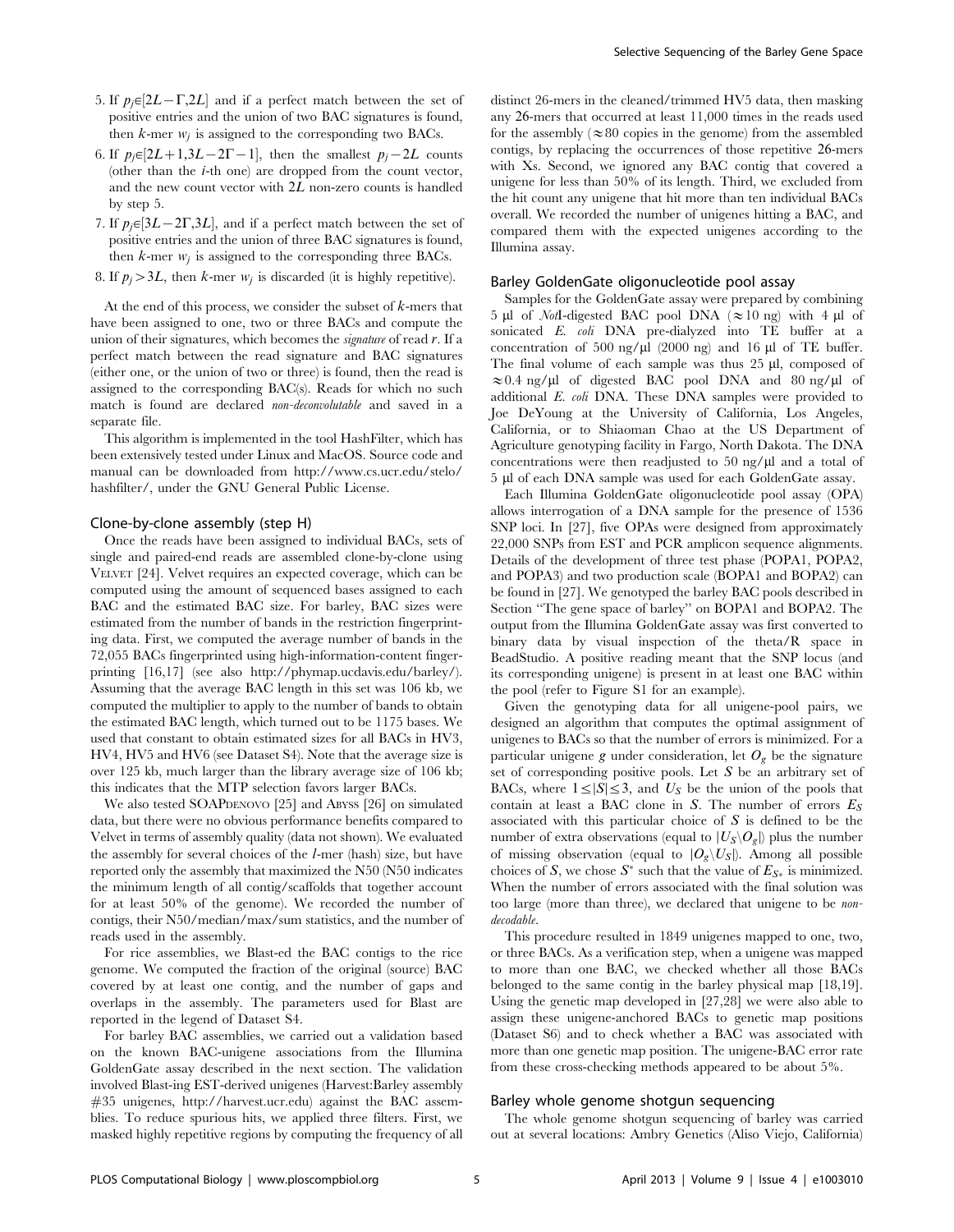sequenced five  $(2 \times 77$  bases) paired-end lanes and four long-insert paired-end (LIPE) lanes (insert size of 2, 3 and 5 kb); University of Minnesota (courtesy of G. Muehlbauer) sequenced two  $(2 \times 100)$ bases) paired-end lanes; UC Riverside sequenced seven  $(2 \times 100)$ bases) paired-end lanes. The number of usable paired-end bases after quality-based trimming was 159.31 Gb and 4.92 Gb of LIPE, for an overall 31x sequencing depth of the 5.3 Gb barley genome. An *l*-mer  $(l=26)$  analysis showed that the effective depth of coverage of the data was about 24x [29].

#### Results

# Simulation results on the rice genome

The physical map for Oryza sativa was assembled from 22,474 BACs fingerprinted at AGCoL, and contained 1,937 contigs and 1,290 singletons. From this map, we selected only BACs whose sequence could be uniquely mapped to the rice genome. We computed an MTP of this smaller map using our tool FMTP [14]. The resulting MTP contained 3,827 BACs with an average length of  $\approx 150$  kb, and spanned 91% of the rice genome (which is  $\approx$ 390 Mb). The overlap between rice BACs is significant: 1555 BACs overlap another BAC by at least 50 Kb, and 421 BACs overlap another BAC by at least 100 Kb (see Figure S2). In general, our method makes no assumption on the shared sequence content for pooled BACs.

We pooled *in silico* a subset of 2,197 BACs from the set above according to the shifted transversal design [15]. This pooling design is defined by three parameters  $(P, L, \Gamma)$  (see Materials and Methods for a detailed description of the properties of the pooling design). First observe that if the MTP was truly a set of minimally overlapping clones, a two-decodable pooling design would be sufficient. We decided that a three-decodable pooling scheme would give additional protection against errors and imperfections in the MTP. Taking into consideration the format of the standard 96-well plate and the need for a 3-decodable design, we chose parameters  $P=13$ ,  $L=7$  and  $\Gamma=2$ , so that  $P^{\Gamma+1}=2,197$  and  $\lceil (L-1)/\Gamma \rceil = 3$ . Each of the  $L=7$  layers consisted of  $P=13$ 

pools, for a total of 91 BAC pools, which left some space for a few control DNA samples on a 96-well plate. In this pooling design, each BAC is contained in  $L=7$  pools and each pool contains  $P^{\Gamma} = 169$  BACs. We call the set of L pools to which a BAC is assigned, the BAC signature. Any two BAC signatures can share at most  $\Gamma$  = 2 pools, and any triplet of BAC signatures can share at most  $3\Gamma$  = 6 pools. Specifically, 57.9% of any BAC signature pairs have no pool in common,  $30.6\%$  share one pool, and  $11.5\%$  share two pools. For triplets of BAC signatures, 18.5% have no pool in common, 32% share one pool, 29.6% share two pools, 14.8% share three pools, 4.5% share four pools, 0.6% share five pools, and 0.01% share six.

The 91 resulting rice BAC pools were "sequenced" in silico by generating  $10<sup>6</sup>$  paired-end reads of 104 bases with an insert size of 327 bases, and 1% sequencing error distributed uniformly along the read. A total of 208 M usable bases gave an expected  $\approx 8x$ sequencing depth for a BAC in a pool. As each BAC is present in seven pools, this is an expected  $\approx$  56x combined coverage.

The 91 read pools were processed for deconvolution using the k-mer based algorithm presented in the Materials and Methods section. We set  $k=26$  because we wanted to detect an overlap between two reads of 104 bases with a length of at least 75% (78 bases) and at most two mismatches (observe that if the two errors are equally spaced along the 78 overlapping bases, a perfect match of length 26 must occur). The computation was relatively quick, but required a significant amount of memory. The construction of the hash table required about 120 GB of RAM and 164 minutes running on one core of a Dell PowerEdge T710 server (dual Intel Xeon X5660 2.8 Ghz, 12 cores, 169 GB RAM). The deconvolution phase took 33 minutes on 10 cores; sorting the reads into 2,197 files took 22 minutes on one core.

Figure 3-(a) illustrates the distribution of signature sizes for all the distinct k-mers in the rice dataset. Observe that the distribution has clear peaks around  $L=7$ , around the interval  $[2L-\Gamma,2L] = [12,14]$  and the interval  $[3L-3\Gamma,3L] = [15,21]$ . These peaks correspond to  $k$ -mers originating from one, two, and three overlapping BACs, respectively (see Figure 2). We also



Figure 3. Count distribution for the signatures of all distinct 26-mers [(a) rice synthetic data, (c) barley HV5] and all the reads [(b) rice synthetic data, (d) barley HV5] in the 91 pools of sequencing data. The x-axis represents the size of the signature and the y-axis is the absolute count.

doi:10.1371/journal.pcbi.1003010.g003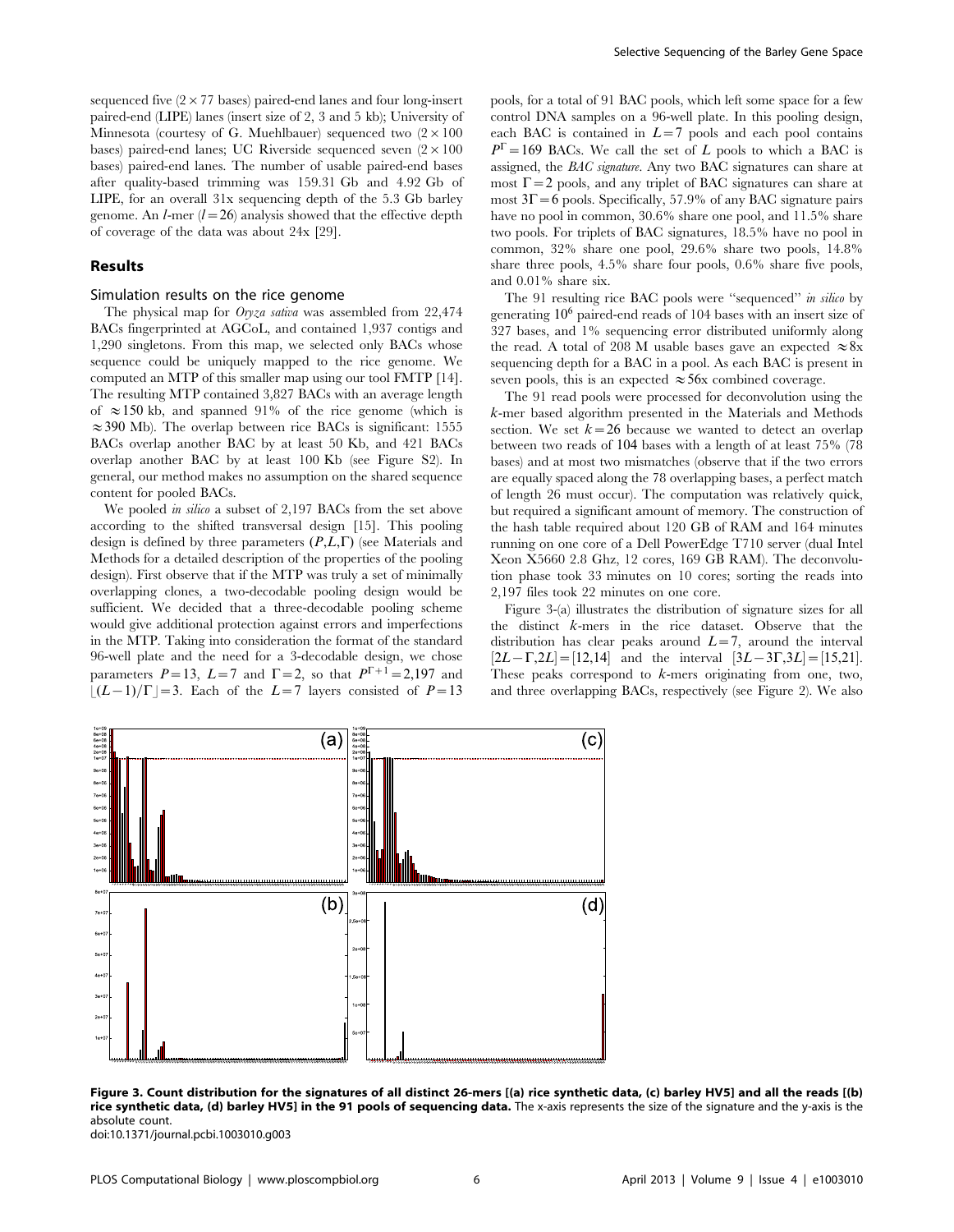have a rather large number of  $k$ -mers appearing in 1–6 pools. Observe that if the sequencing depth was sufficient, and in the absence of technical errors with BACs for a long k-mer to have fewer than  $L=7$  occurrences, sequencing errors must have occurred. Figure 3-(b) shows the distribution of signature sizes for all the reads in the rice dataset at the outset of our deconvolution algorithm (presented in the Materials and Methods section). Observe that the vast majority of reads now have a signature size in the expected ranges, with the exception of reads that appear in more than 80 pools. This latter set of reads cannot be deconvoluted and is discarded.

The set of reads with a signature of size 7, 12–14 or 15–21 that could be deconvoluted was  $\approx 81.5\%$  of the total (see Table S2 and Dataset S1). Since we knew the BAC from which each read was generated, we determined that 97:86% of the deconvoluted reads were assigned to either the correct BAC or to a BAC overlapping the correct BAC (see Table S2 and Dataset S4). After deconvolution, the average sequencing depth for each BAC was  $\approx 87x$ , about 50% higher than the expected 56x. Even if we are losing about 18:5% of the reads due to invalid signatures, deconvoluted reads are frequently assigned to multiple BACs, thereby amplifying the sequencing depth. Part of this inflation can be attributed to the overlap between BACs in the rice MTP (see Figure S2).

In the final step of the protocol, we independently assembled the set of reads assigned to each BAC. We carried out this step with VELVET [24] for each of the 2,197 BACs, for a variety of choices of l-mer size (hash length) and reported only the assembly that maximized the N50. This is an arbitrary choice that does not guarantee the ''best'' overall assembly. Sheet 1 in Dataset S4 summarizes the results. If we average assembly statistics over all the 2,197 BACs, the percentage of reads used in the assembly was 82.3%, the average number of contigs was 41, the average N50 was 47,551 bp (31.4% of the average BAC length), the average largest contig was 57,258 bp (37.8% of the average BAC length), the average sum of all contig sizes was 137,050 bp (90.7% of the average BAC length). The N50 is quite high, and so is the percentage of reads used by the assembler. While these numbers already indicate high quality assemblies, we determined whether BACs were correctly assembled by Blast-ing BAC contigs against the rice genome. Sheet 1 in Dataset S4 reports the results of this analysis. Considering these statistics over all the 2,197 BACs, the average BAC coverage was 76.8%, the average gap size was 263 bp, the average number of gaps was 138, the average overlap size was 107 bp, and the average number of overlaps was 75.

To establish a comparison ''baseline'' for these assembly statistics, we considered the most optimistic scenario of a ''perfect deconvolution'', which entails using the provenance annotation of each read to assign it back to the correct BAC with 100% accuracy. Sheet 2 in Dataset S4 reports the same statistics for all 2,197 BAC assemblies in this best-case scenario. If we compute the average over all the 2,197 BACs, the average fraction of the reads used by Velvet was 82.7% and the average N50 was 132,865 bp (88% of the average BAC length). The Blast statistics showed an average BAC coverage of 96.3%, an average gap size of 52 bp, an average number of gaps of 97, an average overlap size of 29 bp, and an average number of overlaps of 54. While this latter BAC coverage is about 20% higher, the results following deconvolution compare quite favorably with what would be possible sequencing each BAC separately.

### The gene-space of barley

Barley's diploid genome size is estimated at  $\approx 5,300$  Mb and is composed of at least 80% highly repetitive DNA, predominantly LTR retrotransposons [30]. We started with a 6.3x genome

equivalent barley BAC library which contains 313,344 BACs with an average insert size of 106 kb [31]. Nearly 84,000 gene-enriched BACs were identified, mainly by the overgo probing method [32]. Gene-enriched BACs were fingerprinted using high-informationcontent fingerprinting [16,17]. From the fingerprinting data a physical map was produced [18,19] and a MTP of about 15,000 clones was derived [14]. Seven sets of  $N=2,197$  clones were chosen to be pooled according to the shifted transversal design [15], which we internally call HV3, HV4,…, HV9 (HV1 and HV2 were pilot experiments). We used the same pooling parameters discussed in the previous section ( $P=13, L=7$  and  $\Gamma=2$ ).

Here we are reporting on four out of seven sets, namely HV3, HV4, HV5, and HV6. Each is comprised of 91 pools with a total of 2,197 MTP gene-rich barley BAC clones. Given the estimated 129.5 kb size of a BAC in the barley MTP (see Materials and Methods), the total complexity of each pool of 169 BACs is  $\approx$  22 Mb and of the 2,197 BACs is  $\approx$  285 Mb. To take advantage of the high density of sequencing of the Illumina HiSeq2000, 13– 16 pools were multiplexed on each lane, using custom multiplexing adapters.

After each sample was sequenced and the reads demultiplexed, we obtained an average of 22.9 M, 11.3 M, 11.5 M, and 10.1 M reads per pool in HV3, HV4, HV5, and HV6, respectively, with a read length of 92 bases. Reads were quality-trimmed and cleaned of spurious sequencing adaptors, and then reads derived from E. coli contamination or the BAC vector were discarded (see Dataset S2). The percentage of E. coli contamination was rather high, averaging around 41%, 40%, 51%, 65% in HV3, HV4, HV5, and HV6, respectively. An alternative DNA purification method we used for HV3 showed the potential to lower amount to 8–15% if properly executed (see some of HV3 pools in Dataset S2, column I). The average number of usable reads after trimming and cleaning was about 13.5 M, 6.8 M, 5.5 M, and 3.6 M per pool in HV3, HV4, HV5, and HV6, respectively, with an average high quality read length of 87–89 bases. The number of reads in the set of 91 pools ranged between about 4.2 M–27.7 M in HV3, 2.9 M– 17 M in HV4, 2.5 M–11.3 M in HV5, and 1.6 M–15 M in HV6. The total number of reads was about 1229 M, 620 M, 503 M, and 327 M in HV3, HV4, HV5, and HV6, respectively, for a total of about 109.1T, 54.9T, 44.8T, and 28.5T usable bases, respectively.

The 91 read pools in the barley datasets were processed using the k-mer based algorithm (HashFilter with  $k = 26$ ) described in the Materials and Methods section. The computation took slightly longer than on the analogous rice dataset (i.e., about 363 minutes on one core of a Dell PowerEdge T710 server to build the hash table for HV5), but used less memory (i.e., about 43 Gb of RAM for HV5). For HV5, the deconvolution phase took 169 minutes on 10 cores, and the sorting of reads into 2,197 BAC files took 37 minutes on one core. Due to the higher repeat content of the barley genome compared to rice, we were able to deconvolute a smaller fraction of the barley reads, about 68.14% for HV3, 59.9% for HV4, 71.3% for HV5, and 58% for HV6 (see Tables S3, S4, S5, S6 and Dataset S3). Figure 3-(c) and (d) illustrate the distribution of signature sizes for all the distinct k-mers and for all reads in HV5. As expected, the number of reads occurring in over 80 pools is much higher for barley than for rice. After deconvolution, the total number of usable bases was about 97.9T for HV3 (about 90% of the bases before deconvolution), 34.6T for HV4 (about 63%), 38.9T for HV5 (about 87%), and 19.3T for HV6 (about 68%), which translated to an average sequencing depth of coverage for each BAC of about 431x in HV3, 134x in HV4, 137x in HV5, and 72x in HV6 (see Dataset S4).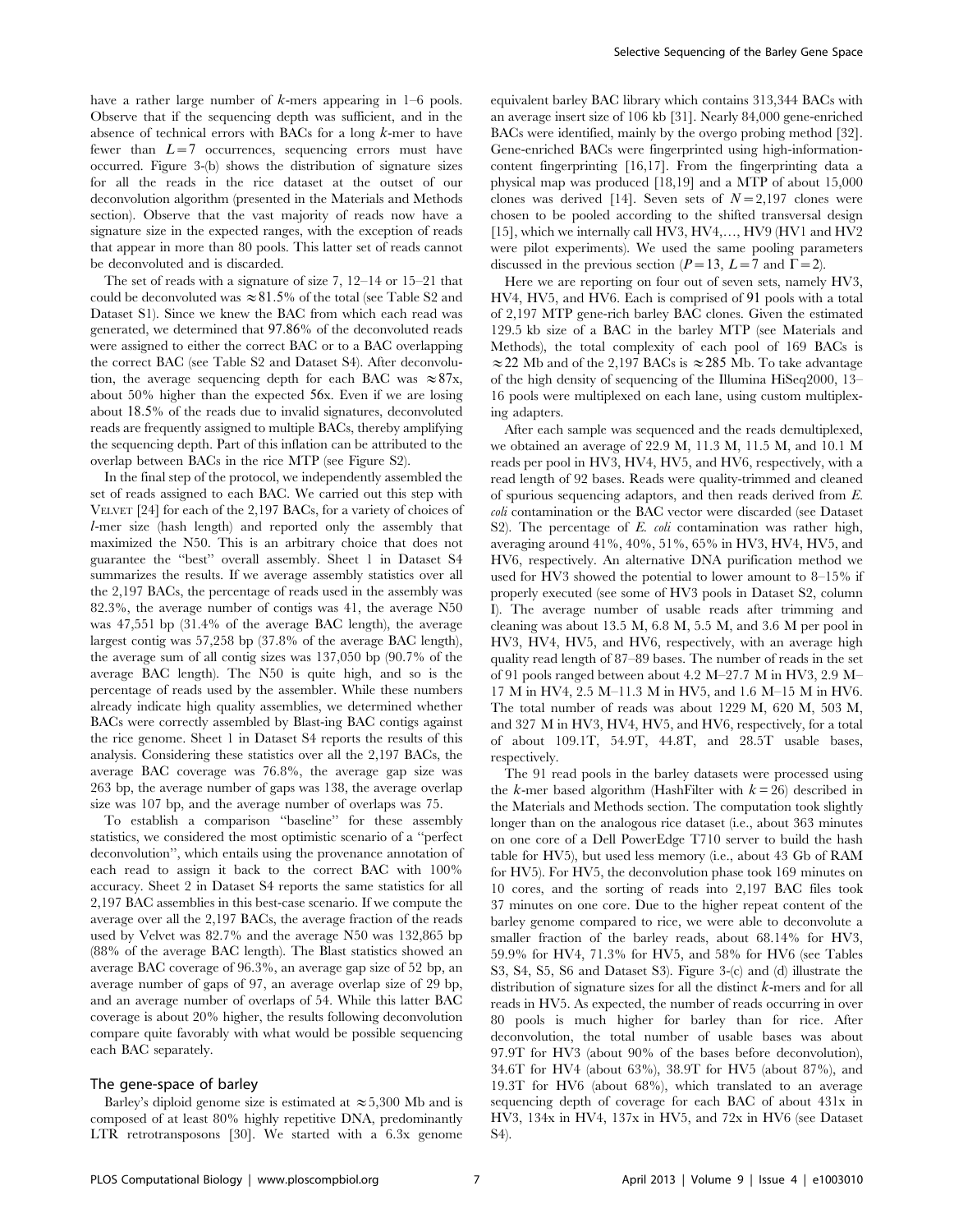On the set HV5, we tested HashFilter for different choices of the k-mer. For  $k=18$ ,  $k=22$ , and  $k=30$ , the memory used by HashFilter was about 35 GB, 40 GB, and 48 GB, respectively (compared to 43 Gb of RAM for  $k=26$ ). On one CPU core, the time to build the hash table was about 323 minutes for  $k=18$ , 338 minutes for  $k=22$ , and 915 minutes for  $k=30$ , compared to 363 minutes for  $k=26$ . On ten CPU cores, the overlap phase took 108 minutes for  $k=18$ , 165 minutes for  $k=22$ , and 244 minutes for  $k=30$ , compared to 169 minutes for  $k=26$ . In terms of the number of reads deconvoluted, for  $k=18$ ,  $k=22$ , and  $k=30$ , we deconvoluted 62.2%, 68.2%, and 73.6% of the reads in HV5, respectively (compared to 71.3% when  $k=26$  – see Dataset S3 for more details).

We have collected strong evidence that the deconvolution accuracy was quite high in barley. For instance, six BACs that were assigned less than 20 reads in HV5 were noted as not growing during the pooling (for a video of the pooling see Video S1). For two HV sets, we realized that we erroneously swapped two adjacent pools after noticing that the percentage of deconvoluted reads for those pools was significant lower than the average. Later we confirmed the swap by mapping the reads in those pools to the unigenes that were known to be present in the pooled BACs. During the same investigation, we also assessed how the overall percentage of deconvolution would be affected if one pool was missing. We removed all the reads in a pool of HV3, and re-executed the deconvolution algorithm: the number of deconvoluted reads decreased by less than 0.5%, a very small loss considering that an entire pool was removed. We also carried out an analysis of deconvoluted paired-end reads for HV5 to determine to what extent the left and the right mate agreed on their BAC(s) assignment. The deconvolution treated paired-end reads as two separate single-end reads, which were processed independently. For each paired-end read  $r$ , we collected in  $L_r$  the set of BACs assigned to the left mate, and in  $R_r$  the set of BACs assigned to the right mate. Unless  $L_r\bigcup R_r=\emptyset$ , we declared the paired-end read r to be *concordant* when  $L_r \subseteq R_r$  or  $R_r \subseteq L_r$ . For barley HV5, 68.7% of the deconvoluted paired-end reads were concordant, which indicates that the deconvolution was quite accurate (see the second sheet in Dataset S3).

We assembled each set of reads assigned to a BAC using VELVET [24] for a variety of choices of l-mer size. From the assemblies obtained for different choices of l, we decided to report in Dataset S4 the assembly that maximized the N50. If we average the assembly statistics over the 2,197 BACs, the number of deconvoluted reads used in the assemblies was 84% in HV3, 86% in HV4, 87.6% in HV5, and 83.2% in HV6 indicating that VELVET took advantage of most of the data; the average N50 was 8,190 bp in HV3 (7.0% of the average BAC length in that set), 5,883 bp in HV4 (4.65% of the average BAC length), 7,210 bp in HV5 (5.6% of the average BAC length), and 6,032 in HV6 (4.67% of the average BAC length); the average longest contig was 18,958 bp in HV3, 15,674 bp in HV4, 19,222 bp in HV5, and 16,018 in HV6; the average sum of all the contigs in each assembly was 104,578 bp in HV3 (89.8% of the average BAC length in that set), 102,502 bp in HV4 (81.5% of the average BAC length), 113,678 bp in HV5 (87.8% of the average BAC length), and 98,087 bp in HV6 (75.9% of the average BAC length).

Barley BAC assemblies were compared against BAC-unigene lists obtained using the Illumina GoldenGate oligonucleotide pool assay (OPA) [33] developed for barley [27]. We used the Illumina OPAs on the same four, and three additional, sets of barley pools described above (637 pools in total) and determined which BAC clones were positive for two sets of 1,536 marker loci/unigenes (see Materials and Methods for details). The Illumina OPAs allowed us

to map a total of 1,849 unique unigenes to BACs (estimated error rate of 5%, see Materials and Methods for details). Table S1 summarizes the results of unigene-BAC and BAC-unigene assignment broken down by chromosome and chromosome arms, whereas Dataset S6 contains all the solved BAC-unigene relationships along with their chromosomal location.

Analysis of the assembly of the 2,197 barley BACs in each of the HV3–HV6 sets was carried out by assuming the results of the OPA as the ''ground truth'', although the Illumina OPA assay has an estimated error rate of 5%. For instance in HV5 we extracted a total of 221 marker loci/unigenes that were mapped to a total of 202 distinct BACs. We obtained the sequence of these 221 unigenes from Harvest (http://harvest.ucr.edu) and Blast-ed them against the HV5 BAC contigs. Out of 202 BACs that were expected to contain those genes, only 20 BAC assemblies (10%) missed the expected marker loci/unigenes (see Dataset S4). For the other 90% of the assemblies which contained the expected unigenes, the average coverage of those unigenes was about 90% of their length. Similar results were obtained from the HV3, HV4, and HV6 sets (see Dataset S4). This analysis suggests that these BAC assemblies contain the majority of the barley genes, which is the main objective of this work.

## Discussion

The challenges of *de novo* sequence assembly originate from a variety of issues, but two are the most prominent. First, sequencing instruments are not 100% accurate, and sequencing errors in the form of substitutions, insertion, or deletions complicate the detection of overlaps between reads. Sequencing errors can be detected and potentially corrected when the sequencing depth is sufficient (see, e.g., [34]). Second, a very large fraction of eukaryotic genomes is composed of repetitive elements. During the assembly process, reads that belong to those repetitive regions get over-compressed which in turns lead to mis-assemblies [35]. To cope with the problems caused by repeats, two strategies have been proposed: paired-end and clone-by-clone sequencing. In pairedend sequencing, pairs of reads are obtained from both ends of inserts of various sizes [36,37]. Paired-end reads resolve repeats during assembly simply by jumping across them (abandoning the effort to fully resolve them) and disambiguating the ordering of flanking unique regions. In clone-by-clone sequencing, chunks of the genome (100–150 kb) are cloned, typically in BACs, and then reads are obtained independently from each clone [38]. Sequences that are repetitive in the context of the whole genome are more likely to have only a single copy in a given BAC, which increases the fraction of the BAC that can be assembled. Sequencing technologies based on flow cells have significantly reduced the cost of of generating raw sequence data, but, with the exception of Roche/454 and Ion Torrent (each of which suffers from a homopolymer issue), the reads are much shorter than Sanger reads. Shorter read length makes the problem of de novo genome assembly significantly harder: the shorter a read is, the more likely it is repetitive in its entirety [35].

The major technical hurdle for a clone-by-clone approach is the limitation of these instruments in handling hundreds or thousand of BACs in a way that would allow reads to be assigned back to their source. DNA barcoding can be used (see e.g., [1]), but the process of preparing thousands of barcoded libraries for sequencing is very labor-intensive and expensive. Here, we have demonstrated an efficient alternative to barcoding: by encoding the ''signature'' of a BAC in the unique set of pools to which it is assigned, reads originating to that BAC will also share the same signature; this enables their deconvolution to the original BAC.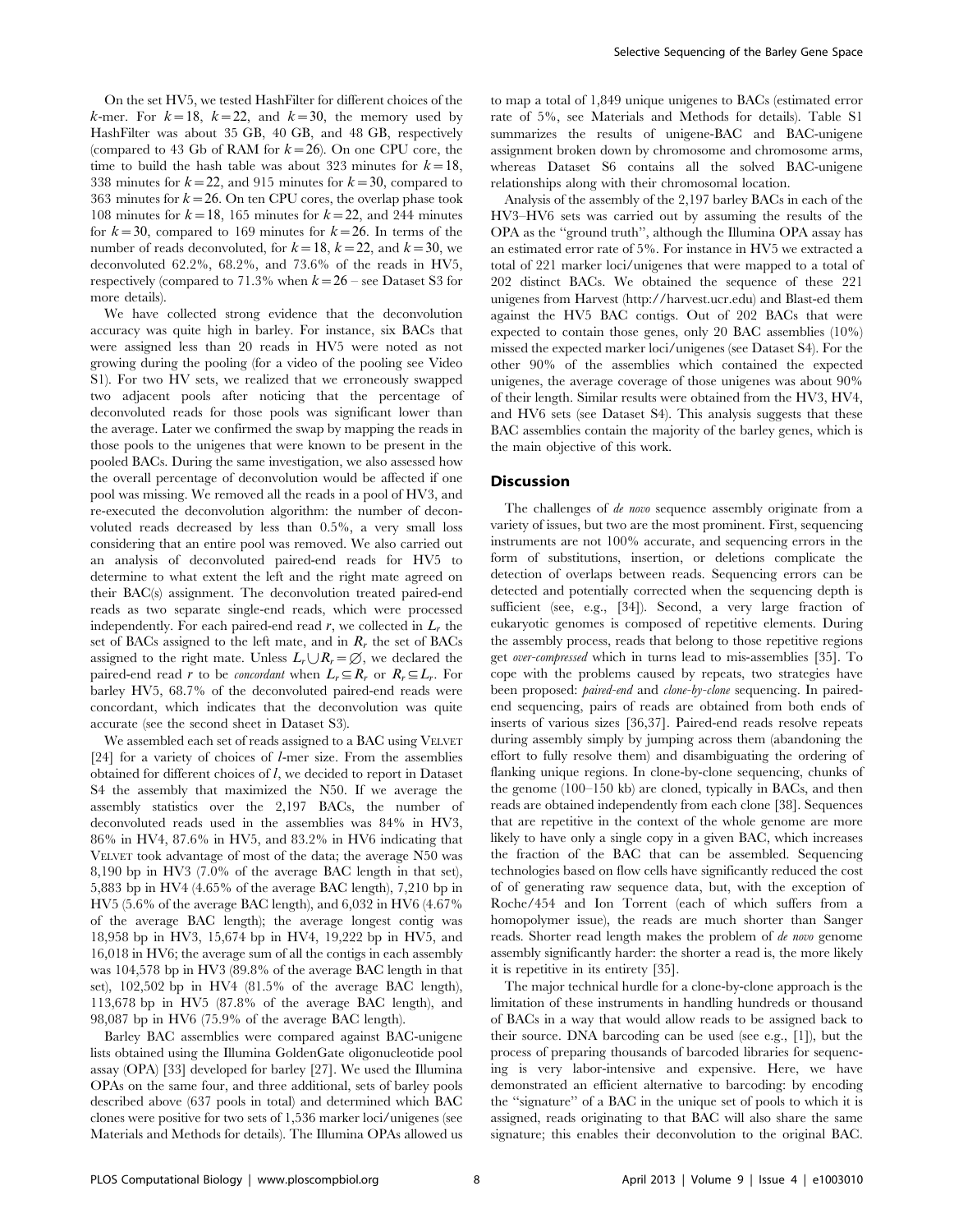We note that our deconvolution method does not require pairedend data, although such type of reads is desirable for the assembly.

Experimental results on simulated data for rice and actual sequencing data for barley show that our pooling-based clone-byclone approach can be carried out effectively on short-read sequencing instruments. Our method deconvolutes reads to single BACs with very high accuracy (97.86% on rice), and as a consequence the assemblies of the resulting BAC clones are of high quality. For the synthetic data (containing 1% sequencing errors) on the rice genome, we were able to reconstruct on average 77% of the BAC content. On the barley data, we successfully assembled 90% of the expected unigenes, with an average coverage of the unigenes of nearly 90%. This amount of sequence is sufficient for a wide range of practical purposes such as map-based cloning and nearby marker development for marker-assisted breeding.

We are aware of the limitations of our approach, namely (1) the need for a physical map, (2) the significance of E. coli contamination, (3) the inability of the deconvolution algorithm to deal with repetitive reads (i.e., reads that appear in more than three BACs or twenty-one pools in our pooling design), and (4) the deleterious effect of sequencing errors on the deconvolution. Issue (1) can be quite limiting, although for many economically or ecologically important organisms several research groups and international consortia have produced clone libraries and physical maps. One can address (2) by alternative, more expensive BAC DNA purification procedures that are expected to reduce E. coli contamination to less than 10%, which we tested on the HV3 set with promising results. One should keep in mind, however, that this approach might not be more cost-effective than simply generating more sequencing data. Somewhat related to this problem is the variability in sequencing quality among pools: one of the anonymous reviewers suggested that one could use E. coli reads to establish a quality metric for the sequencing step of each individual pool of BACs. Regarding (3), we speculate that the removal of ''ubiquitous'' reads from the BAC assembly might not significantly affect the quality of the assembly, because even if these highly-repetitive reads were assigned to the correct BAC the assembler would not be able to assemble them. We do not have, however, data to support this claim. In the future we will consider

assembling all reads in a pool that do not deconvolute, then adding the resulting contigs to the BAC contigs during the merging step. Finally, to address (4), observe that the presence of one sequencing error in a read affects at most  $k$  consecutive  $k$ -mers overlapping the error. These erroneous  $k$ -mers are likely to occur in a small number of pools (fewer than  $L$ ): observe for instance in Figure 3-(a) and Figure 3-(c) a rather large number of  $k$ -mers appearing in 1–6 pools. One could then design an error-correcting method that attempts to correct sets of consecutive k-mers that appear in fewer than seven pools. Error-correction and deconvolution are mutually dependent: correcting the reads will help the deconvolution, which in turns will lead to further error-correction. Due to this mutual dependency, the accuracy of the deconvolution algorithm could be also improved by a multi-stage approach where one initially assign high-quality reads to BACs, then use these assignments to conservatively correct a portion of the reads, which in turns will allow to deconvolute more reads, and so forth, until a fixed point is reached. Additionally, the process of correcting the reads will simplify the assembly process, which is expected to produce more accurate assemblies.

To summarize the trade-offs between the target size (e.g., BACs, set of BACs, whole genome), sequencing depth, and the number/ size of assembled contigs, we collected a set of critical assembly statistics in Table 1. The first two rows contain average BAC assemblies statistics for rice data, assuming perfect deconvolution or deconvolution via our tool HASHFILTER, then assembled with VELVET. Average assembly statistics for a single BAC of barley HV3–HV6 are reported on rows 5–8. The third and ninth row represent the average statistics obtained by assembling all the reads in each pool of 169 BACs of rice and barley HV5, respectively, using VELVET with the l-mer size that maximized the N50 (see Dataset S5). We wanted to use VELVET for all the assemblies because it can track reads and gives accurate statistics about the number of reads used in the assembly, but it cannot efficiently handle very large datasets of reads. For the other rows in the table we had to use SOAPDENOVO [25], however VELVET and SOAPDENOVO can be considered comparable in terms of assembly performance [39,40]. The fourth and tenth row report the assembly of all the reads in the 91 pools for rice and barley HV5,

Table 1. Summary of the statistics of the various assemblies obtained using VELVET (rows 1-3, 5-9) and SOAPDENOVO (rows 4, 10, 11).

| <b>Target</b>                                                     | Size (Mb) | Seq. depth | % reads used | $N50$ (bp) | % Sum |
|-------------------------------------------------------------------|-----------|------------|--------------|------------|-------|
| Rice – 1 BAC (perfect deconvolution) <sup><i>a</i></sup>          | 0.151     | 56x        | 82.7%        | 132,865    | 98.7% |
| Rice - 1 BAC (HASHFILTER deconvolution) <sup><i>a</i></sup>       | 0.151     | 87x        | 82.3%        | 47,551     | 90.7% |
| Rice – 169 BACs (no deconvolution) <sup>b</sup>                   | 26        | 56x        | 83.2%        | 4,236      | 73.1% |
| Rice – 2,197 BACs ( $k = 25$ , no deconvolution)                  | 332       | 56x        | 5.9%         | 1,148      | 30.6% |
| Barley HV3 - 1 BAC (HASHFILTER deconvolution) <sup><i>a</i></sup> | 0.116     | 431x       | 83.6%        | 8,190      | 89.8% |
| Barley HV4 - 1 BAC (HASHFILTER deconvolution) <sup><i>a</i></sup> | 0.125     | 134x       | 86.0%        | 5,883      | 81.5% |
| Barley HV5 - 1 BAC (HASHFILTER deconvolution) <sup><i>a</i></sup> | 0.129     | 137x       | 87.6%        | 7,210      | 87.8% |
| Barley HV6 - 1 BAC (HASHFILTER deconvolution) <sup><i>a</i></sup> | 0.129     | 72x        | 83.2%        | 6,032      | 75.9% |
| Barley HV5 $-$ 169 BACs (no deconvolution) <sup>b</sup>           | 22        | 26x        | 67.1%        | 4,270      | 69.5% |
| Barley HV5 - 2,197 BACs ( $k = 25$ , no deconvolution)            | 286       | 180x       | 25.3%        | 3,845      | 56.6% |
| Barley – whole genome $(k=31)$                                    | 5,300     | 31x        | 13.3%        | 2,857      | 30.5% |

% Sum" is the the sum of all contig sizes as percentage of the target size;

<sup>a</sup>average over 2,197 assemblies;

baverage over 91 assemblies;

c VELVET reports the number of reads used in the assembly but SOAPDENOVO does not: for these assemblies we used BOWTIE (allowing one mismatch) to align reads to the contigs.

doi:10.1371/journal.pcbi.1003010.t001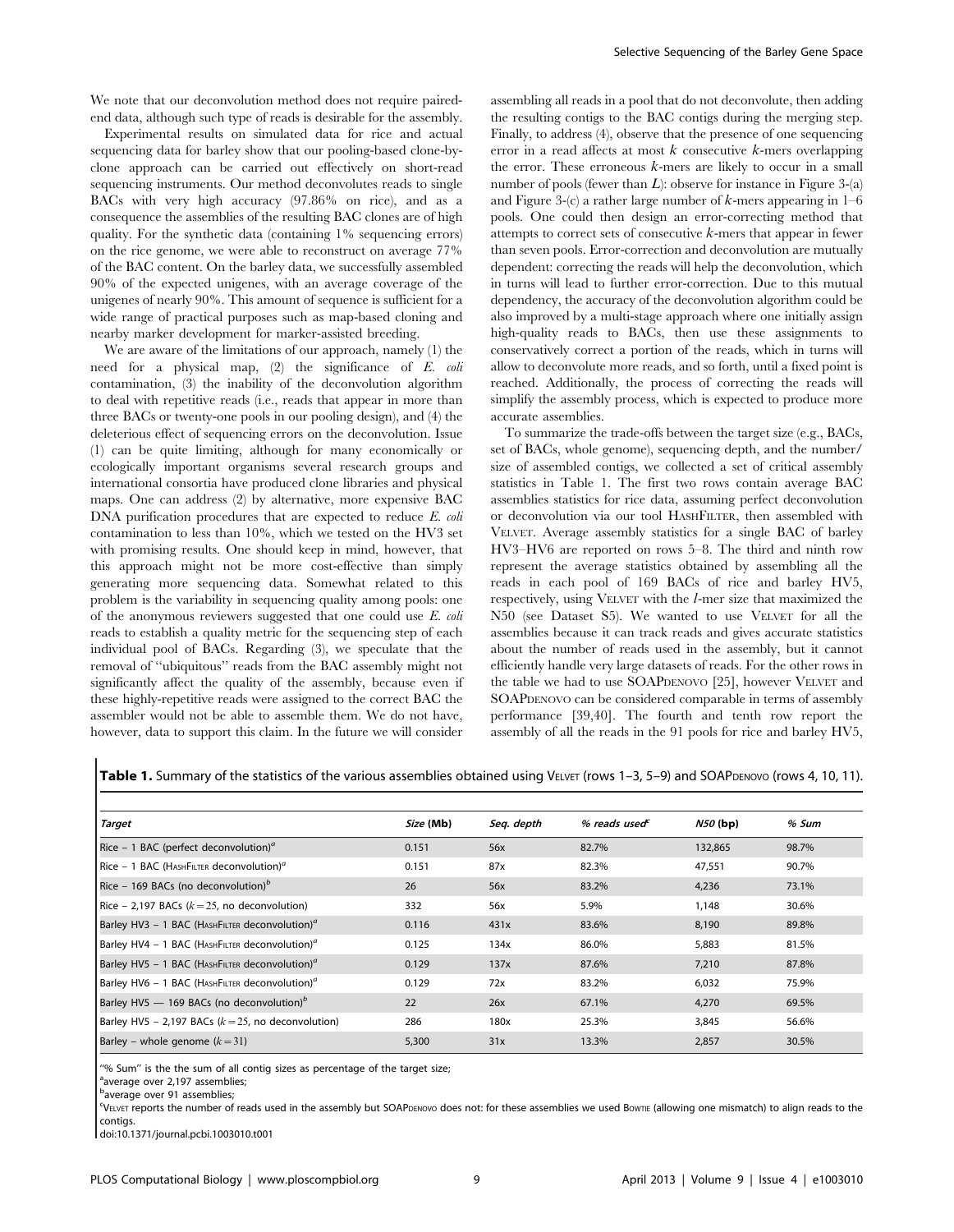respectively, using SOAPDENOVO with  $l=25$ . Finally, the last row reports the statistics of a 31x whole-shotgun assembly of the barley genome using SOAPDENOVO with  $l=31$  (see Materials and Methods for details about the data).

An analysis of the statistics reported in Table 1 clearly show that as the complexity of the target sequence increases from one BAC to the whole genome, both the N50 and the percentage of reads used by the assembler decrease, as does the sum of all contig sizes as a fraction of the target size. This indicates that the effectiveness of the assembler decreases as the complexity of the assembly problem increases. Similar conclusions were reported in [41], where the assembly of pools of BACs were of significantly better quality than shotgun assemblies of Arabidopsis. While we are not advocating to abandon the whole genome shotgun approach in favor of clone-based sequencing, there is clearly an opportunity to combine the advantages of BAC-by-BAC and whole genome shotgun assemblies. This synergistic step could represent a significant advance in solving the problem of obtaining a high quality assemblies for large, highly repetitive genomes.

# Description of additional data files and software

Barley raw sequencing data for the barley BAC set can be obtained from NCBI Sequence Read Archive accession numbers SRA051771 and SRA051780 (HV3), SRA051535 (HV4), SRA047913 (HV5) and SRA050074 (HV6). When all the BAC assemblies will be complete, we will make them available in HARVEST:BARLEY (http://harvest.ucr.edu) and GENBANK (http:// www.ncbi.nlm.nih.gov/genbank/). The current set of HV3, HV4, HV5, and HV6 BAC assembly as well as the 31x shotgun genome assembly of barley can be accessed via our BLAST server hosted at the address http://www.harvest-blast.org/, by selecting ''Morex Barley BACs'' or ''Barley Genome'' from the database menu. These assemblies can also be downloaded from http://www. harvest-web.org/utilmenu.wc. The source code of HASHFILTER is available from http://www.cs.ucr.edu/stelo/hashfilter/under the GNU General Public License. HASHFILTER runs under Linux or M<sub>ac</sub>OS

Additional data are available with the online version of this paper.

## Supporting Information

Dataset S1 Excel file Dataset\_S1 contains the pool-by-pool statistics of the number of rice reads deconvoluted to one BAC (column C), two BACs (column D), and three BACs (column E), as well as the percentage of reads deconvoluted as a fraction of the total number of reads in each pool (column F). Columns G-K report the paired-end read analysis: for each paired-end read (total is column G), we looked at the set of BACs assigned to the left read (set  $L$ ) and the right read (set  $R$ ) via deconvolution. The number of paired-end reads for which at least one of  $L$  and  $R$  were nonempty is reported in column I. Of these, we compared  $L$  and  $R$ : if the number of shared BACs in  $L\cap R$  was equal to the  $min{[L], |R|}$  we declared that paired-end read *concordant*. Column J reports the number of concordant deconvoluted paired-end reads.

(XLSX)

Dataset S2 Excel file Dataset\_S2 contains the statistics of number of reads and bases at each step of the cleaning process for sets HV3, HV4, HV5 and HV6.

Dataset S3 Excel file Dataset S3 contains the pool-by-pool statistics of the number of barley HV3, HV4, HV5 and HV6 reads

deconvoluted to one BAC (column C), two BACs (column D), and three BACs (column E), as well as the percentage of reads deconvoluted as a fraction of the total number of reads in each pool (column F). For the HV5 tab, columns G-L reports on the paired-end read analysis: for each paired-end read (total is column H – obtained by subtracting the single reads from each pool), we looked at the set of BACs assigned to the left read (set  $L$ ) and the right read (set  $R$ ) via deconvolution. The number of paired-end reads for which at least one of  $L$  and  $R$  were non-empty is reported in column J. Of these, we compared  $L$  and  $R$ : if the number of shared BACs in  $L\cap R$  was equal to the min $\{|L|,|R|\}$ we declared that paired-end read concordant. Column K reports the number of concordant deconvoluted paired-end reads. (XLSX)

Dataset S4 Excel file Dataset\_S4 contains eight tables/sheets (two for rice, two tabs for barley HV3, two tabs for barley HV4, two for barley HV5, and two for barley HV6). The first sheet contains rice BAC data before and after deconvolution (columns A–H), assembly statistics (columns I–S), and Blast results (columns T–Y). Columns A–B are self-explanatory. Column C shows the list of pools where that BAC was assigned (called BAC signature). Column D shows the number of reads generated in silico for each rice BAC, column E is the actual size of the BAC, column F reports the number of reads deconvoluted to that BAC, column G the number of reads correctly deconvoluted, and column H the percentage of the reads correctly deconvoluted. A read is "correctly deconvoluted" if the list of BACs to which it has been assigned contains the BAC from where it was generated. Columns I–S report the results of running Velvet on the deconvoluted reads, BAC-by-BAC. For each BAC, ten choices of  $k$ -mer were tested, in the range [25,79] with a step of 6. The spreadsheet reports only the assembly that maximized the N50. This is an arbitrary choice that does not guarantee the ''best'' overall assembly. Column titled "K" shows the value of the  $k$ -mer in the range which maximized the N50. Column ''Cnt'' shows the number of contigs produced by Velvet. Column ''Used'' reports the fraction of the reads used by Velvet. "Med", "Mean", "n50", "max" show the median, mean, n50 and max contig size, respectively. Column ''Sum'' is the sum of the size of all contigs/scaffolds. ''n50/Sz'' and ''Sum/Sz'' report the size of the n50 and the sum over the expected BAC size. ''Ns'' report the total size of gaps in the scaffolds. Finally, columns T–Y report the results of Blast-ing the assembly (contigs) to the actual BAC sequences. Column ''HSPs'' is the number of high scoring segment pairs, column ''Covg'' shows the percentage of BAC covered by the contigs of the assembly, column ''Gaps'' reports the number of gaps (i.e., regions of the BAC not covered by any contig), column ''AvgGap'' is the average length of gaps, column ''Overlaps'' shows the number of regions where several HSPs overlap (i.e., portions of the BAC covered more than once), and column ''AvgOvr'' is the average length of the overlaps. The parameters used for Blast are: Expect threshold = 0.001, Align limit = 10, Best hit overhang = 0.1, and Best hit score edge = 0.1; for parsing the Blast results we used Align  $\lim_{x \to 1}$ , HSP  $\lim_{t=10}$ , and Min length = 100. The second sheet contains the assembly statistics for rice BAC data, assuming that reads are mapped to their original BAC with 100% yield and accuracy. Please refer to the previous description for an explanation of the column contents. The next six tables/sheets are two pairs each for HV3, HV4, HV5, and HV6, respectively. The sheet called ''Assembly Stats'' shows BAC and assembly statistics for each of the 2,197 BACS in the HV3–6 sets. The first set of columns (A–G) refer to the barley BAC stats. Columns A-C are self-explanatory (column B shows the list of pools where that BAC was assigned, called BAC signature). Column ''Size Estim'' is the expected BAC

<sup>(</sup>XLS)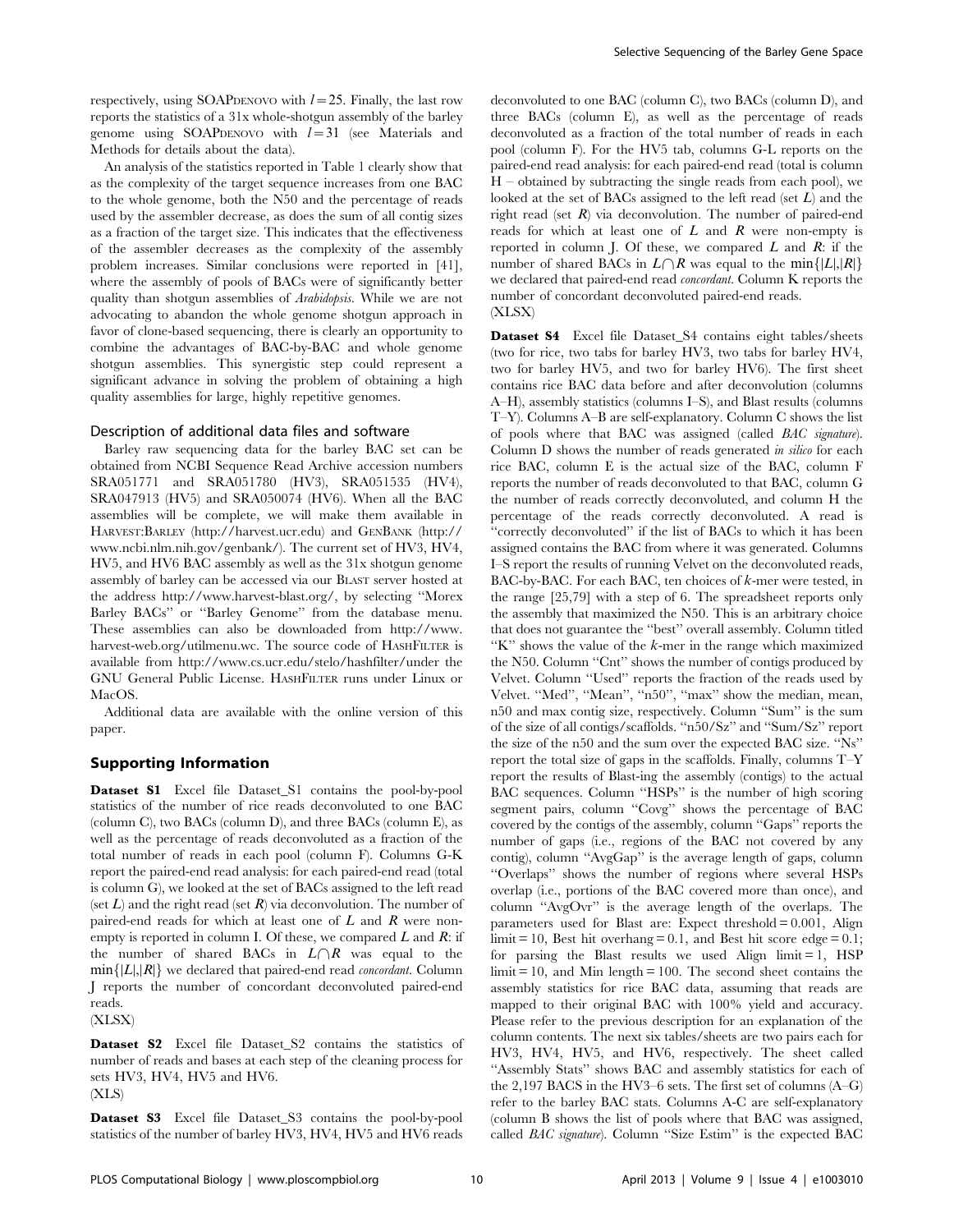size, estimated from the number of bands in the fingerprinting data. ''Reads'' contain the number of reads mapped to that BAC, ''Bases'' is the total number of bases, and ''Covg'' is the expected coverage. The next set of columns (H–M) refer to VELVET's assembly statistics. For each BAC, ten choices of k-mer were tested in the range [25,79] with a step of 6. The spreadsheet reports only the assembly that maximized the N50. Column titled ''K'' shows the value of the  $k$ -mer in the range which maximized the N50. Column ''Cnt'' shows the number of contigs produced by VELVET. Column ''Used'' reports the fraction of the reads used by VELVET. ''Med'', ''Mean'', ''n50'', ''max'' show the median, mean, n50 and max contig size, respectively. Column ''Sum'' is the sum of the size of all contigs/scaffolds. ''n50/Sz'' and ''Sum/Sz'' report the size of the n50 and the sum over the expected BAC size. ''Ns'' report the total size of gaps in the scaffolds. The next set of columns (S–V) report the results of BLAST-ing U35 unigenes (Harvest:Barley assembly #35 unigenes, http://harvest.ucr.edu) against the BAC assemblies. We used BLASTN with e-value threshold 1e-20. To reduce spurious hits, we applied three filters (see Materials and Methods for details). Column ''Hits'' shows the number of unigenes hitting that BAC – note that some BACs can be hit by a set of unigenes from a multi-gene family so the count can be high. For a small set of BACs, we knew in advance which unigenes they contained (via Illumina OPA): those are listed in the "expected" column. Column "observed" reports the number of expected unigenes that were actually observed. For the set of expected unigenes, we computed the fraction of those unigenes covered by the contigs (reported in column ''AvgExpectedCovg''). The second table/tab (called ''U35 unigenes hits by BACS'') shows the same results of BLAST-ing U35 unigenes to BAC assemblies from the viewpoint of unigenes. Here, each row is a U35 unigene: we report the total number of BACs hits by that unigene, the expected number of hits (based on the OPA) and the observed number of hits. (XLSX)

Dataset S5 Excel file Dataset\_S5 contains the Velvet assembly statistics for each individual pool of 169 BACs for the set HV5 in barley. For each pool, ten choices of  $k$ -mer were tested in the range [25,79] with a step of 6. The spreadsheet reports only the assembly that maximized the N50. Column titled ''K'' shows the value of the k-mer in the range which maximized the N50. Column ''Cnt'' shows the number of contigs produced by Velvet. Column ''Used'' reports the fraction of the reads used by Velvet. ''Med'', ''Mean'', ''n50'', ''max'' show the median, mean, n50 and max contig size, respectively. Column ''Sum'' is the sum of the size of all contigs/scaffolds. ''n50/Sz'' and ''Sum/Sz'' report the size of the n50 and the sum over the expected BAC size. ''Ns'' report the total size of gaps in the scaffolds.

(XLSX)

Dataset S6 Excel file Dataset\_S6 contains the list of all 3104 solved BAC-unigene relationships. Column A: BAC address in [31] library. First four digits are plate number (0001–0816). Letter is row (A–P). Last two digits are column (01–24). Column B: POPA is SNP namein PilotOPA (1–3) format, as per [27]. Column C: BOPA\_C is SNP name in concatenated barley production OPA format, as per [27]. Column D: POPA12\_SNP is the original SNP name from the SNP information provider, as per [27]. Column E: POPA3\_SNP is the original SNP name from the SNP information provider, as per [27]. Column F: U35 is HarvEST:- Barley assembly 35 unigene number corresponding the SNP locus. Column G: MTP is the set of minimal tiling path clones  $(1-9)$ . Column H: LG\_2009 is the linkage group (chromosome) assignment reported on [27]. Column I: cM\_2009 is the

centiMorgan position reported in [27]. Column J: cM\_2011 is the centiMorgan position reported in [27]. Column K: LG\_Arm is the linkage group and arm reported in [28]. Column L: Sort indicates the chromosome and arm determined using flow sorted materials as per [28]. Column M: Luo indicates FPC contig of MingCheng Luo on http://phymap.ucdavis.edu/barley/. Column N: Bozdag indicates the compartmentalized FPC contig of Serdar Bozdag on http://phymap.ucdavis.edu/barley/. (XLSX)

Figure S1 A screenshot of a successful gene detection. In this example, the gene is found in only one BAC. Consequently, seven pools that contains this BAC are positive (blue dots). Morex barley whole genome DNA served as positive control (triplicate, green dots). E. coli DNA served as negative control (duplicate, gold dots). (EPS)

Figure S2 Overlap distribution between rice BACs: the x-axis represents the size of the overlap (in bp), the y-axis the number of BACs with that overlap. (EPS)

**Table S1** Chromosomal distribution of unigenes (assembly  $\#35$ ) contained in BACs (black numbers), and BACs containing unigenes (red numbers), according to GoldenGate assays. (PDF)

Table S2 Number of rice reads per pool deconvoluted to one, two, or three BACs; the percentage column reports the fraction of the total number of reads that were deconvoluted to at least one BAC, and the total number of correct reads. (PDF)

Table S3 Number of barley HV3 reads per pool deconvoluted to one, two, or three BACs; the percentage column reports the fraction of the total number of reads that were deconvoluted to at least one BAC.

Table S4 Number of barley HV4 reads per pool deconvoluted to one, two, or three BACs; the percentage column reports the fraction of the total number of reads that were deconvoluted to at least one BAC.

(PDF)

Table S5 Number of barley HV5 reads per pool deconvoluted to one, two, or three BACs; the percentage column reports the fraction of the total number of reads that were deconvoluted to at least one BAC. (PDF)

Table S6 Number of barley HV6 reads per pool deconvoluted to one, two, or three BACs; the percentage column reports the fraction of the total number of reads that were deconvoluted to at least one BAC.

(PDF)

Video S1 File Video\_S1 shows a 75 second video of the manual pooling process. An LCD projector was mounted over a workbench to help with the manual pipetting process. The video is in MPEG-4 format (use Quicktime or VLC to play). (MP4)

# Acknowledgments

We thank Raymond D. Fenton (UC Riverside) for assistance with BAC pooling and determining gene-BAC relationships using the Illumina GoldenGate assay, Yaniv Erlich (Whitehead Institute for Biomedical Research) and Nicolas Thierry-Mieg (TIMC-IMAG Lab) for useful comments on the manuscript, Jared Simpson (Wellcome Trust Sanger

<sup>(</sup>PDF)